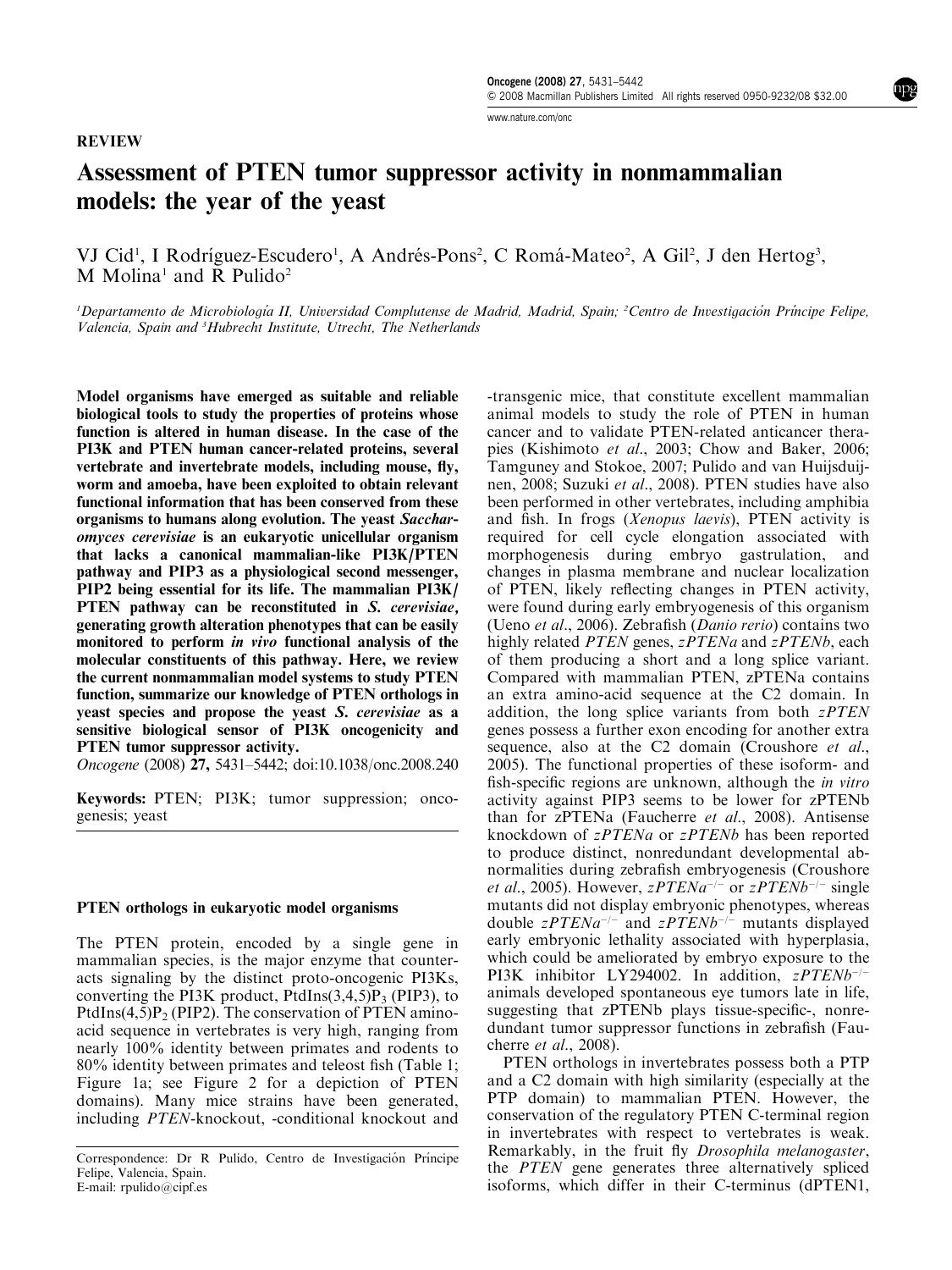<span id="page-1-0"></span>

| Organism <sup>a</sup> | Name         | PIP3<br>phosphatase<br>activity <sup>b</sup> | Identity to<br>human PTEN<br>$(%)^c$ | $C2$ domain <sup>d</sup> | Physiological function <sup>e</sup>                                 | PIP3 phosphatase<br>activity in<br>S. cerevisiaef |
|-----------------------|--------------|----------------------------------------------|--------------------------------------|--------------------------|---------------------------------------------------------------------|---------------------------------------------------|
| M. musculus           | <b>PTEN</b>  | Yes                                          | 99                                   | Yes                      | -essential for early embryogenesis<br>-tumor suppressor activity    | Yes                                               |
| X. laevis             | <b>PTEN</b>  | ND                                           | 88                                   | Yes                      | -cell cycle elongation at early<br>embryogenesis                    | Yes                                               |
| D. rerio              | zPTENa/b     | Yes                                          | 82/86                                | Yes                      | -essential for early embryogenesis<br>-tumor suppressor activity    | Yes                                               |
| D. melanogaster       | <b>dPTEN</b> | Yes                                          | 44                                   | Yes                      | -essential for early embryogenesis<br>-cell- and organ-size control | Yes                                               |
| D. discoideum         | <b>PTEN</b>  | Yes                                          | 43                                   | Yes                      | -control of chemotaxis and motility                                 | ND                                                |
| A. thaliana           | AtPTEN1      | Yes                                          | 48                                   | Yes                      | -polen maturation                                                   | N <sub>0</sub>                                    |
| C. elegans            | $DAF-18$     | ND                                           | 46                                   | No                       | -dauer formation during larvae<br>development and lifespan control  | ND                                                |
| S. pombe              | Ptn1         | Yes                                          | 37                                   | No                       | -membrane trafficking (?)                                           | N <sub>o</sub>                                    |
| S. cerevisiae         | Tep1         | No                                           | 27                                   | No                       | -spore formation (?)                                                | No                                                |

Table 1 PTEN orthologs in eukaryotic model organisms

a Entries: Mus musculus (NP\_032986); Xenopus laevis (NP\_001083831); Danio rerio (AAR04345, AAR04346); Drosophila melanogaster (NP\_477423); Dictyostelium discoideum (XM\_632484); Arabidopsis thaliana (NP\_198756); Caenorhabditis elegans (NP\_499926); Schizosaccharomyces pombe (NP\_596312); Saccharomyces cerevisiae (NP\_014271).

<sup>b</sup>Determined in vitro or in cell-based systems (see references in the text).

c Amino-acid identity determined using BLASTP alignment (www.ncbi.nlm.nih.gov/blast/Blast.cgi), with respect to: human PTEN PTP catalytic domain (S. cerevisiae, Sch. pombe, C. elegans and A. thaliana); human PTP domain and a portion of the C2-like domain (D. discoideum); human PTP domain and C2 domain (D. melanogaster); human full-length PTEN (D. rerio -short spliced variants-, X. laevis and M. musculus). H. sapiens PTEN entry: NP\_000305.

d As annotated in the PROSITE database (www.expasy.org/prosite).

e On the basis of PTEN-deficient or PTEN-reconstituted organisms (see references in the text).

As determined by their ability to counteract S. cerevisiae growth inhibition by mammalian p110 $\alpha$ -CAAX. pYES2 vectors containing the distinct PTEN orthologs used for this analysis will be described elsewhere. Expression of PTEN orthologs which did not display activity in yeast was verified by immunoblot or by immunofluorescence with anti-HA or anti-Myc antibodies on epitope-tagged versions, except for AtPTEN1. ND, not determined.

dPTEN2 and dPTEN3) (Smith et al[., 1999\)](#page-10-0). Two of these isoforms only differentiate by the presence (dPTEN2) or the absence (dPTEN3) of a C-terminus PDZ domain-binding motif. Alternatively spliced products of human PTEN that affect its C-terminus have also been documented, although they are expected to be destabilized, resulting in lack of function ([Sharrard and](#page-10-0) [Maitland, 2000](#page-10-0)). The three spliced forms of dPTEN dephosphorylate PIP3 in vitro. However, dPTEN2, that interacts with the PDZ3 domain of the scaffolding protein Bazooka/PAR-3 ([von Stein](#page-11-0) et al., 2005; [Pinal](#page-10-0) et al[., 2006](#page-10-0)), was unable to downregulate dAkt activation in cells [\(Maehama](#page-10-0) et al., 2004). This is in contrast with mammalian PTEN, whose PDZ domainbinding motif favors PTEN activity in cells by interaction with stabilizing and/or plasma membrane-targeting proteins (Wu et al[., 2000a, b; Valiente](#page-11-0) et al., 2005). Whether this difference is due to different patterns of PDZ domains interactions or to distinct intrinsic functional requirements for mammalian and Drosophila PTEN remains unexplored. Noticeably, the PDZ2 domain of Bazooka/PAR-3 binds to phosphoinositides, which may account for specific outputs in the signaling mediated by Bazooka/PAR-3-PTEN complexes ([Wu](#page-11-0) et al[., 2007](#page-11-0)). Genetic study in Drosophila has largely contributed to the studies of PI3K signaling and oncogenesis [\(Hariharan and Bilder, 2006](#page-9-0)). As for vertebrates, homozygous mutation of dPTEN results in early embryonic lethality as a consequence of the overactivation of the Drosophila insulin/PI3K/Akt pathway, producing hyperplastic growth and increased cell and organ size. Overexpression of dPTEN also causes lethality in embryos, likely by cell cycle and cell growth inhibition, as well as by an excess of apoptosis. In addition, upon eye-specific overexpression, dPTEN caused a small eye phenotype ([Goberdhan](#page-9-0) et al., 1999; [Huang](#page-9-0) et al., 1999; Gao et al[., 2000](#page-9-0); [Scanga](#page-10-0) et al., 2000; [Stocker](#page-10-0) *et al.*, 2002). Whether mammalian PTEN is also able to induce this small eye phenotype upon targeted overexpression in flies remains controversial ([Huang](#page-9-0) et al[., 1999](#page-9-0); Song et al[., 2007\)](#page-10-0). It is likely that mammalian and Drosophila PTEN have distinct requirements for tissue-specific physiologic activities.

The *PTEN* gene product in the nematode *Caenorhab*ditis elegans, DAF-18, is also directly linked to the negative regulation of signaling through the insulin/ PI3K/Akt pathway, which controls metabolism, dauer formation during larvae development and longevity in this organism. DAF-18 mutation is not lethal but causes secondary phenotypes, including reproductive defects and shorter lifespan. DAF-18 mutants fail to form dauers under overgrowth or starvation conditions, or on genetic backgrounds (insulin receptor-like or PI3K-like mutants) that cause constitutive dauer formation [\(Ogg](#page-10-0) [and Ruvkun, 1998;](#page-10-0) Gil et al[., 1999](#page-9-0); [Mihaylova](#page-10-0) et al., [1999; Rouault](#page-10-0) et al., 1999; Masse et al[., 2005](#page-10-0); [Solari](#page-10-0) et al[., 2005](#page-10-0)). Also, DAF-18 mutants are defective in the prefeeding growth arrest at the first stage of C. elegans larvae development, resulting in inappropriate germline growth ([Fukuyama](#page-9-0) et al., 2006). These genetic findings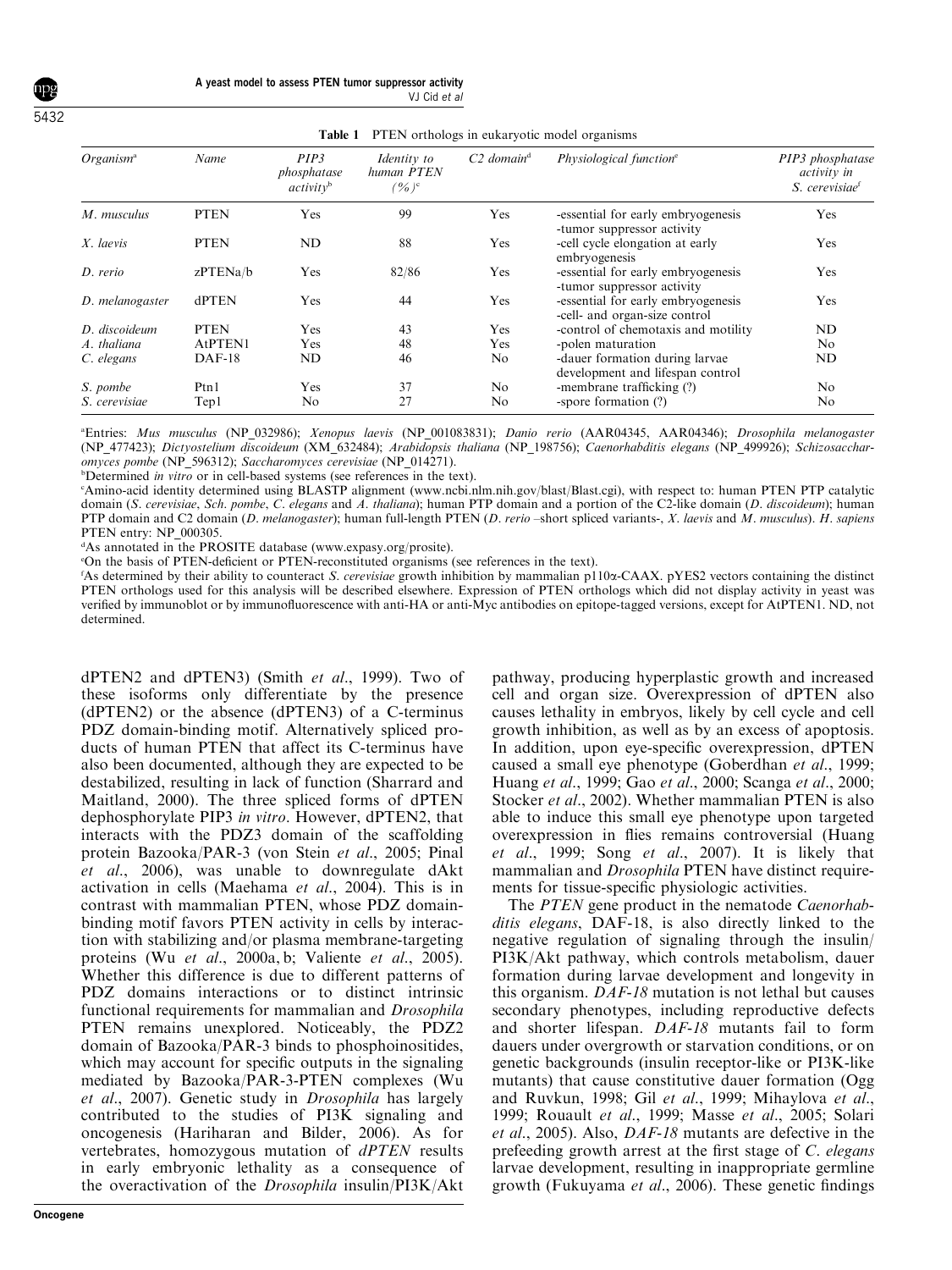A yeast model to assess PTEN tumor suppressor activity VJ Cid et al

<span id="page-2-0"></span>

Figure 1 Phylogenetic dendrograms of PTEN orthologs in model organisms (a) and in representative fungal species (b). Full-length PTEN orthologs were aligned using ClustalW [\(www.ebi.ac.uk/clustalw](www.ebi.ac.uk/clustalw)) and neighbour-joining trees (100 bootstrap replicates) were made. The clusters of highly conserved PTEN sequences from vertebrates (a) and of PTEN/Tep1 sequences from the Saccharomycetales yeast species most related to S. cerevisiae that display a divergent catalytic P-loop (b) are indicated with gray shaded areas. Accession numbers for sequences in (a) are given in [Table 1.](#page-1-0) Accession numbers for sequences in (b) are: Schizosaccharomyces pombe (NP\_596312); S. cerevisiae (NP\_014271); Zygosaccharomyces rouxii (AAR88367); Candida glabrata (XP\_448956); Vanderwaltozyma polyspora (XP\_001644103); Kluyveromyces lactis (XP\_456162); Ashbya gossypii (NP\_987007); Lodderomyces elongisporus (XP\_001523695); Candida albicans (XP\_710767); Debaryomyces hansenii (XP\_457227); Pichia guilliermondii (XP\_001487413); Yarrowia lipolytica (XP\_501705); Gibberella zeae (XP\_385158); Epichloe festucae (ABK27197); Botryotinia fuckeliana (XP\_001554863); Sclerotinia sclerotiorum (XP\_001585725); Neurospora crassa (XP\_962609); Magnaporthe grisea (XP\_362422); Aspergillus nidulans (XP\_663816); Neosartorya fischeri (XP\_001260658); Ajellomyces capsulatus (XP\_001541812); Coccidioides immitis (XP\_001245965); Cryptococcus neoformans (XP\_567548); Ustilago maydis (XP\_759907).

suggest that DAF-18 counteracts the action of C. elegans PI3K by dephosphorylating PIP3. In addition to the conserved catalytic and C2 domains, DAF-18 possesses a large C-terminal domain of unknown function, not present in other organisms. Despite phylogenetic distance, conservation of PTEN function in worms is suggested by the observation that dauer and longevity phenotypes in worms devoid of DAF-18 can be restored by expression of human PTEN ([Solari](#page-10-0) et al., [2005\)](#page-10-0). In the social amoeba Dictyostelium discoideum, PTEN is involved in the regulation of chemotaxis and motility to cAMP gradients. PTEN-mutated Dictyostelium cells show defects in the chemotactic response, involving speed, cell polarity and pseudopod formation, as a result of the disorganization of PIP3 local gradients in the plasma membrane of the anterior and posterior regions of the cell [\(Funamoto](#page-9-0) et al., 2002; [Iijima and](#page-9-0) [Devreotes, 2002;](#page-9-0) Chen et al[., 2007; Hoeller and Kay,](#page-9-0) [2007;](#page-9-0) [Wessels](#page-11-0) et al., 2007). Noticeably, in mammalian cells responsive to chemotactic stimuli, both positive and negative roles for PTEN in chemotaxis have been described, depending on the cell type (Fox et al[., 2002](#page-9-0); [Lacalle](#page-10-0) et al., 2004; Gao et al[., 2005;](#page-9-0) [Subramanian](#page-10-0) et al., [2007;](#page-10-0) Wan et al[., 2007\)](#page-11-0). Furthermore, in mouse neutrophils, the SHIP1 5-phosphatase (that also has PIP3 as a substrate), but not PTEN, has been found to be the major regulator of polarization and motility [\(Nishio](#page-10-0) et al., 2007). Thus, mammalian cells may follow cell type- and/or chemoattractant-specific patterns of

chemotaxis regulation, including PTEN-independent chemotactic responses. As for DAF-18, PTEN from D. discoideum contains an unique C-terminal region of unknown function, whereas the regulatory N-terminal PIP2-binding motif is functionally conserved ([Maehama](#page-10-0) et al[., 2001](#page-10-0); Iijima et al[., 2004](#page-9-0)).

The A. *thaliana* genome contains three putative PTEN-like genes,  $AtPTEN1$ , -2 and -3. AtPTEN2 and AtPTEN3 are large highly related proteins, whose activity and function have not been tested yet. All PTEN from metazoans listed in [Table 1](#page-1-0) contain an identical P-loop core signature (IHCKAGKGRT), whereas AtPTEN1 contains a slightly divergent P-loop (VHCMAGKGRT) and has been shown to have phosphatase activity in vitro against P-Tyr and PIP3 (Gupta et al[., 2002](#page-9-0)). AtPTEN1 is expressed specifically in pollen, and silencing of AtPTEN1 caused abnormal pollen development in the form of collapsed, shrunken and small pollen grains. Remarkably, no plant class I PI3Ks have been identified, and there is no evidence of the existence of PIP3 in plants, suggesting that the physiologic substrates for PTEN-like enzymes in plants could be different.

In sum, multiple nonmammalian model organisms are available to study PTEN function, based on the general conservation of the signaling PI3K-dependent module. Nonetheless, technical caveats emerge if large-scale genetic analyses are planned in most of the systems described above. These problems have led researchers in 5433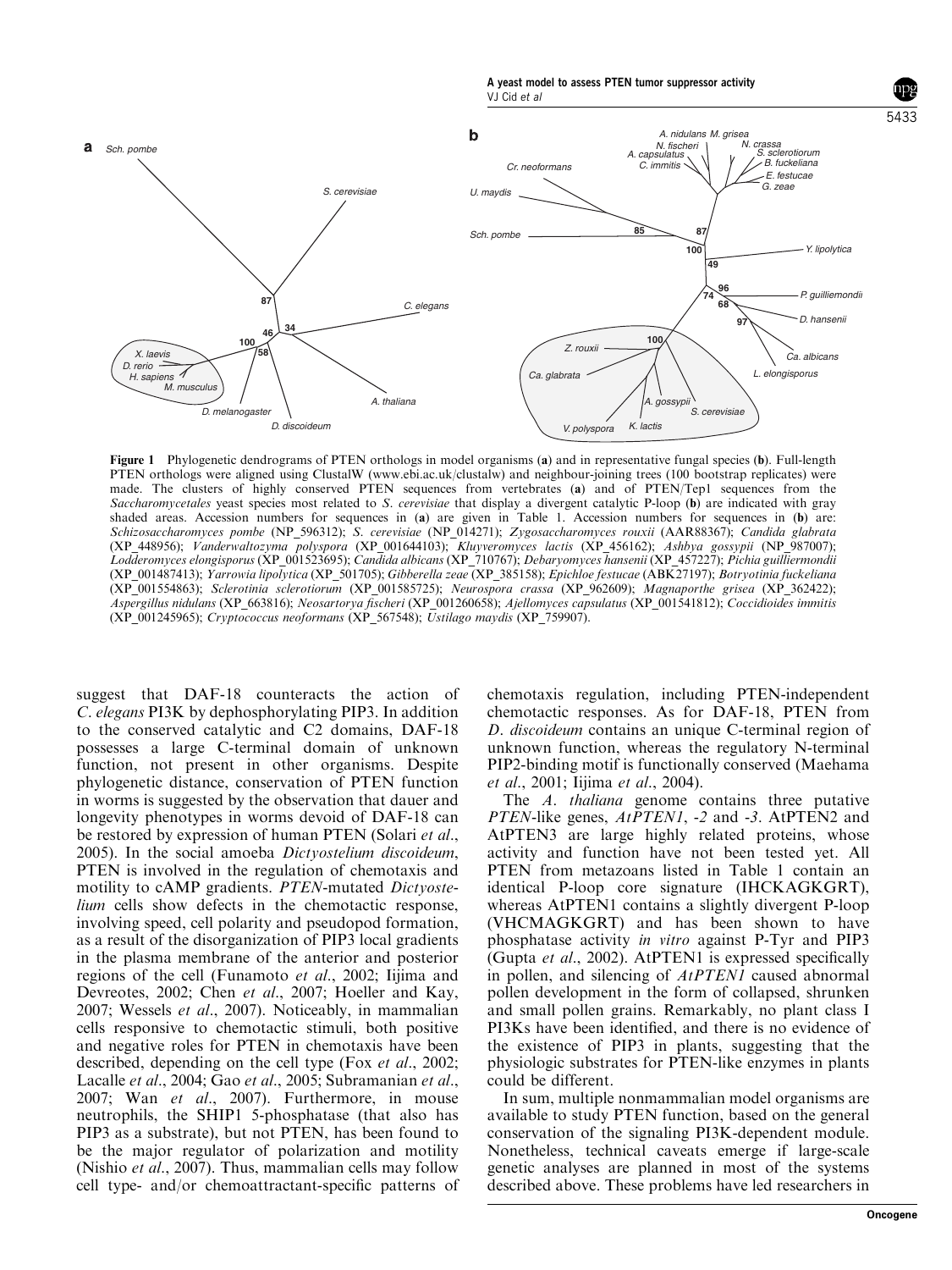$\blacktriangleright$ 

5434Œ

<span id="page-3-0"></span>

Figure 2 (a) Schematic depiction of functional domains on PTEN (H. sapiens), Ptn1 (Sch. pombe), and Tep1 (S. cerevisiae). Amino-acid numbering of domains is indicated, according to entries given in [Table](#page-1-0) 1. Dotted squares in PTEN indicate unstructured regions, which are absent in the resolved crystal structure (Lee et al., [1999](#page-10-0)). The amino-acid sequences of the catalytic signature motifs are shown. Ptn1, but not Tep1, possesses a consensus PIP2-binding motif  $(L/R-X_4-L/R-X_4-L/R-X_1)$  at its N-terminus. The C2 domain and the PDZ domainbinding motif are absent from both Ptn1 and Tep1. The PTP domain of Tep1 possesses an unique region (residues 97–148) and a catalytic signature motif with divergent amino-acid sequence (residues in red). (b) Alignment of the amino-acid sequences of the PTP domains from PTEN, Ptn1 and Tep1. Alignment was made by ClustalW. Identical residues are highlighted, and the catalytic WPD-, P- and TI-loops are indicated. '\*' means that the residues or nucleotides in that column are identical in all sequences in the alignment. ':' means that conserved substitutions have been observed. '.' means that semiconserved substitutions are observed. Amino-acid identity by BLASTP alignment (PTP domains): human/Sch. pombe, 37%; human/ S. cerevisiae, 27%; Sch. pombe/S. cerevisiae, 29%).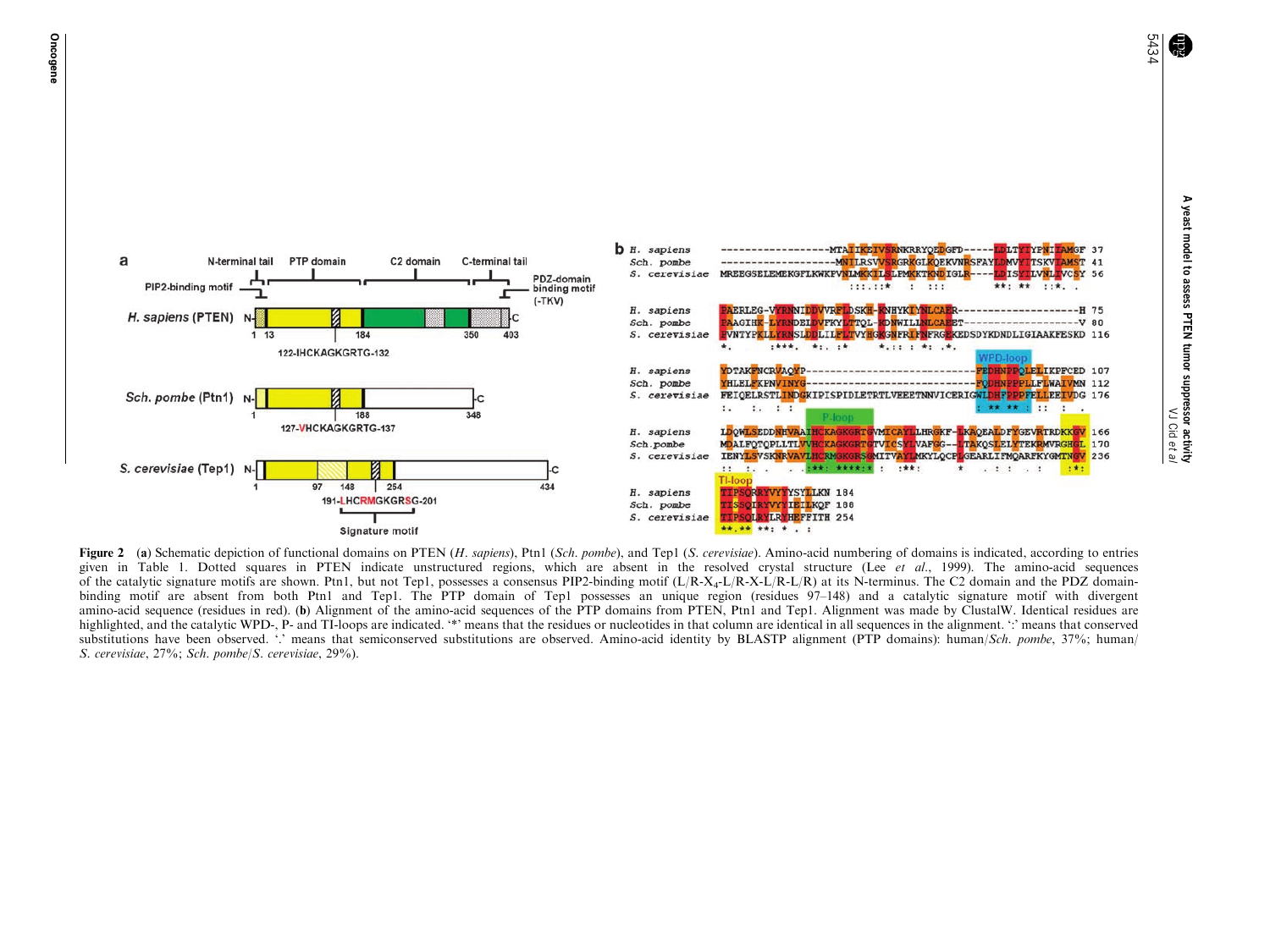<span id="page-4-0"></span>the last decades to explore the feasibility and ease of handling of unicellular eukaryotic organisms, such as yeasts.

## The PI3K/PTEN pathway in fission and budding yeasts: just a missing link?

Both the budding yeast Saccharomyces cerevisiae and the fission yeast Schizosaccharomyces pombe have been widely exploited as single eukaryotic cell models. Most basic signaling pathways, such as those involving CDKdependent cell cycle regulation, G protein-coupled receptors and MAPK pathways, for instance, have been thoroughly studied in yeasts. Conclusions derived from signaling studies in these model organisms have proved, in general, relevant for our understanding of their counterparts in mammalian cells. However, lipid signaling through PIP3 may be an exception to this rule. In contrast to the key role of PIP3 as a second messenger in higher eukaryotes, neither class I PI3K activity nor genes coding for putative orthologs have been found in yeasts. Nevertheless, the role of other phosphoinositides is well documented in these organisms, especially in the budding yeast, where many studies have contributed to elucidate the involvement of PIP2 in actin cytoskeleton remodeling, or monophosphorylated PtdIns(3)P and PtdIns(4)P in trafficking and secretion ([Strahl and](#page-10-0) [Thorner, 2007\)](#page-10-0). In this context, it was surprising to find that both S. cerevisiae and Sch. pombe encode in their respective genomes a putative PTEN ortholog, respectively the *TEP1* and *ptn1* gene products (Li *et al.*, 1997;

Figure 3 Conservation of the components of mammalian PIP3 dependent pathways in yeasts. (a) In mammalian cells, PIP3 generated by class I PI3K locally recruits the PH domain-containing protein kinases PDK1 and PKB/Akt. PDK1 targets and activates Akt and SGK kinase. Full Akt activation requires phosphorylation of its Cterminal domains by the TORC2 kinase complex. Among its multiple targets, Akt phosphorylates the TSC1–TSC2 complex, allowing the small GTPase RheB to activate the TORC1 kinase, a key regulator of protein synthesis. By this means, PIP3 generation is a key step for cellular proliferation and tumor progression. PTEN, by counteracting the effect of PI3K, constitutes the major downregulator of this pathway. (b) Sch. pombe lacks class I PI3K, but expresses putative orthologs of mammalian PTEN (Ptn1), PDK1 (Ksg1), Akt (Sck2), SGK (Gad8) and both TORC complexes. PIP3, although existing, has not been to date involved as a second messenger signaling towards any of these kinases. The Gad8 kinase is phosphorylated in conserved activation sites by both Ksg1 and SpTORC2. TORC1 function in the control of protein translation, as well as its regulation by the TSC pathway, are conserved from fission yeast to mammals, but no evidence that AGC kinases act upstream SpTORC1 has been provided so far. (c) In S. cerevisiae no PIP3 has been yet detected. PIP2, by interaction with PH domain-containing proteins, works in a complex signaling network that also involves the TORC2 complex, sphingolipid long-chain bases (LCB)-dependent PDK1 orthologs Pkh1 and Pkh2 and SGK orthologs Ypk1 and Ypk2. This network regulates actin cytoskeleton assembly in response to stress, as well as cell wall integrity (CWI) and endocytosis. Sch9, considered a putative Akt or S6K ortholog, performs multiple functions, including the regulation of protein synthesis in response to stress through TORC1. Thus, TORC1 function seems conserved in budding yeast, but not its regulation. The PTEN ortholog, Tep1, has not been related to any of these functions.

Mitra et al[., 2004](#page-10-0)) [\(Figure 2\)](#page-3-0), as well as orthologs to classic mammalian PIP3 targets such as the AGC kinases PDK1 and PKB/Akt (Figure 3). Furthermore, mTor orthologs, now considered a key downstream effector of PI3K-dependent signaling in higher eukaryotes, were actually first uncovered in yeast [\(Kunz](#page-9-0) et al., [1993;](#page-9-0) [Lorenz and Heitman, 1995](#page-10-0)).

Very little is known about the function of PTEN yeast orthologs, whose similarity with mammalian PTEN is restricted to the PTP catalytic domain ([Table 1](#page-1-0); [Figure 2\)](#page-3-0). In fission yeast, Mitra et al[. \(2004\)](#page-10-0) reported a

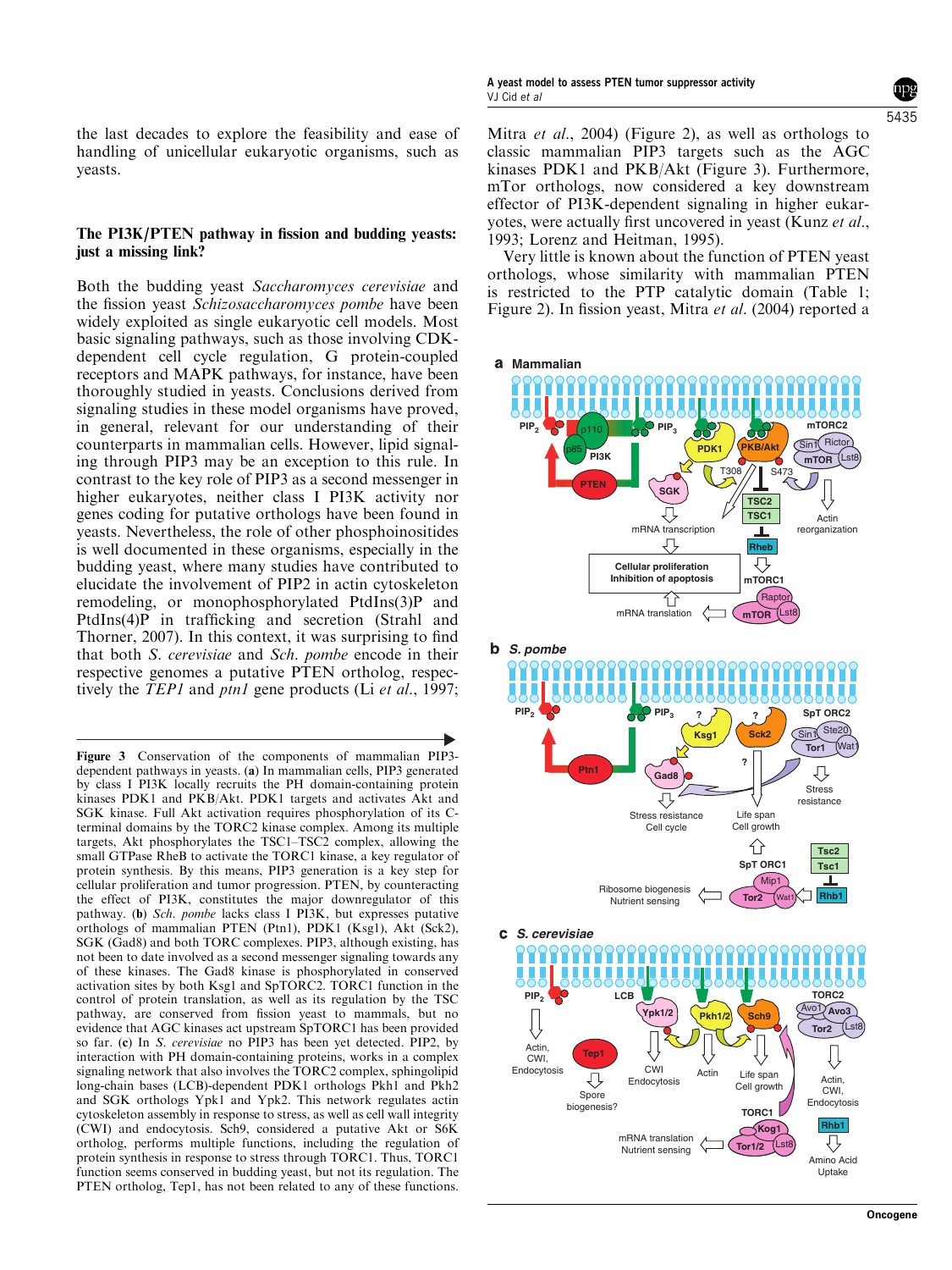similar in vitro substrate specificity for Ptn1 as compared with mammalian PTEN, suggesting that it should work in vivo as a phosphoinositide phosphatase. Indeed, deletion of Sch. pombe ptn1 yielded detectable PIP3 levels, an important finding that led the authors to conclude that alternative PIP3 biosynthetic pathways exist in fungi that involve the concourse of class III PI3K (Vps34) before PI 5-kinases. Such alternative PIP3 biosynthetic route has been also described in mammalian cells (Zhang *et al.*, 1997). To date, both the biological meaning of PIP3 pools and the biological function of Ptn1 in Sch. pombe remain unknown, although several lines of evidence point towards a role in membrane dynamics and trafficking: first, cells deleted for *ptn1* have an abnormal vacuolar morphology; and second, a Ptn1-GFP fusion localized to cytoplasmic membranous compartments and septa (Mitra et al[., 2004\)](#page-10-0). In S. cerevisiae there is no direct evidence, either in vivo or in vitro, that the PTEN ortholog Tep1 acts as a phosphoinositide phosphatase. The facts that *TEP1* gene expression is enhanced during sporulation and that diploid *tep1/tep1* mutants develop spores with a defective cell wall, entail a role in spore formation. Interestingly, a mutation mimicking PTEN G129E, which implies a loss of catalytic activity on lipid substrates (Tep1-G199E) caused the same sporulation defects as a deletion of the gene, suggesting that dephosphorylation of phosphoinositides is crucial for the function of Tep1 [\(Heymont](#page-9-0) et al., 2000). Localization of Tep1-GFP is reminiscent of that of Ptn1 in cytoplasmic spots, but Tep1 does not decorate the septum area in S. cerevisiae (Rodríguez-Escudero et al., [2005\)](#page-10-0). Thus, PTEN orthologs may play common as well as specialized roles in divergent fungal species. A search for PTEN orthologs in fungal species that have their sequence deposited in genomic databases reveals that PTEN is an ubiquitous gene in fungi, supporting an important role for its protein product. [Figure 1b](#page-2-0) provides a phylogenetic tree based on the alignment of the PTEN/Tep1/Ptn1 predicted proteins from representative species of yeast, dimorphic and filamentous fungi. The essential residues in the catalytic P-loop signature motif are conserved in these organisms with respect to metazoans, as well as essential residues in the WPD- and TI-loops. However, a cluster of yeast species within the Saccharomycetales order, including S. cerevisiae, possess a distinctive catalytic P-loop  $((I/V/L)HC(R/K)$ MGKGR) and a variable insertion in the vicinity of the WPD-loop region [\(Figures 1b and 2\)](#page-2-0), suggesting specific substrate specificity and/or physiological substrates.

Many of the major effectors downstream PIP3 in mammals are present in yeast cells. In higher cells, the transducers of PIP3 signaling are protein kinases that recognize this lipid by a specific PH domain, namely PDK1, and its activation target, PKB/Akt. PIP3 generation by PI3K upon the proper stimulus at cellular membranes brings into proximity Akt and PDK1, triggering phosphorylation events that lead to the downstream activation of the mTor kinase complex 1 (TORC1), a key regulator of protein synthesis. For full activation, in addition to phosphorylation of the activation loop by PDK1, Akt requires a second phosphorylation in its C-terminal hydrophobic motif, which is performed by mTor itself as part of a different complex (TORC2) [\(Figure 3a\)](#page-4-0) [\(Hanada](#page-9-0) et al., 2004; [Bhaskar and Hay, 2007](#page-9-0)). The existence of bona fide PDK1 homologs in both budding and fission yeast has been reported ([Casamayor](#page-9-0) et al., 1999; [Niederberger](#page-10-0) [and Schweingruber, 1999\)](#page-10-0). The redundant Pkh1 and Pkh<sub>2</sub> proteins from *S. cerevisiae* play important roles in the control of endocytosis, actin cytoskeleton organization and activation of protein kinase C (Pkc1) signaling [\(Inagaki](#page-9-0) et al., 1999; Sun et al[., 2000](#page-10-0); Friant et al[., 2001](#page-9-0); Liu et al[., 2005a;](#page-10-0) [Walther](#page-11-0) et al., 2007). Similar to their mammalian ortholog, PDK1, Pkh1/2 phosphorylate and activate a second pair of redundant kinases, Ypk1 and Ypk2, that are AGC kinases related to mammalian SGK (50–52% identity) [\(Casamayor](#page-9-0) et al., 1999; [Roelants](#page-10-0) et al., 2002) and S6K (47–48% identity). Instead of responding to PIP3, the lipid messengers involved in the modulation of the budding yeast AGC kinases are sphingoid long-chain bases, such as phytosphingosine (Friant et al[., 2001](#page-9-0); Liu et al[., 2005b](#page-10-0)). In fission yeast, however, the PDK1 ortholog Ksg1, that also phosphorylates the SGK/S6K Sch. pombe ortholog Gad8 [\(Matsuo](#page-10-0) et al., 2003), has a PH domain in its primary sequence, so it might respond to phosphoinositides. PH domains, especially those that target PIP2 are common in both budding and fission yeast proteins related to cytoskeletal function. Some of them have been shown to bind PIP3 as well in vitro, although none has shown high specificity for binding to this lipid compared with PIP2 (Mitra et al[., 2004;](#page-10-0) [Yu](#page-11-0) et al[., 2004](#page-11-0)).

A putative Akt ortholog in the budding yeast is the Sch9 protein kinase, involved in multiple functions, including aging, nutrient sensing and stress response [\(Fabrizio](#page-9-0) et al., 2001; [Pedruzzi](#page-10-0) et al., 2003; [Kaeberlein](#page-9-0) et al[., 2005](#page-9-0); [Roosen](#page-10-0) et al., 2005; [Pascual-Ahuir and](#page-10-0) [Proft, 2007\)](#page-10-0). Sch9 has been reported to be an in vitro substrate for Pkh1, consistently with a conservation of a PDK1-Akt signaling module in yeast. However, such module would rely again on long-chain bases instead of phosphoinositides, as Sch9, like Pkh1/2, responds to sphingolipid levels (Liu *et al.*, 2005b). In addition, Sch9 has been recently discovered as a phosphorylation target for the TORC1 complex, instead of the TORC2 complex as it would be expected for an Akt ortholog. This would functionally relate Sch9 to the S6K AGC kinase rather than to Akt. In fact, the yeast Tor1-Sch9 pathway regulates ribosome biogenesis and translation initiation in a conserved manner, as compared with mammalian TORC1-S6K (Urban et al[., 2007\)](#page-11-0). Thus, Sch9 may play multiple roles that are reminiscent of those of different AGC kinases in mammalian cells. The Akt-dependent activation of TORC1 by inhibitory phosphorylation of TSC2 (tuberous sclerosis complex), a negative regulator of the small GTPase Rheb, does not seem to be conserved in yeast. In fact, there are no discernable TSC-coding genes in the budding yeast genome. Although Sch. pombe possesses orthologs of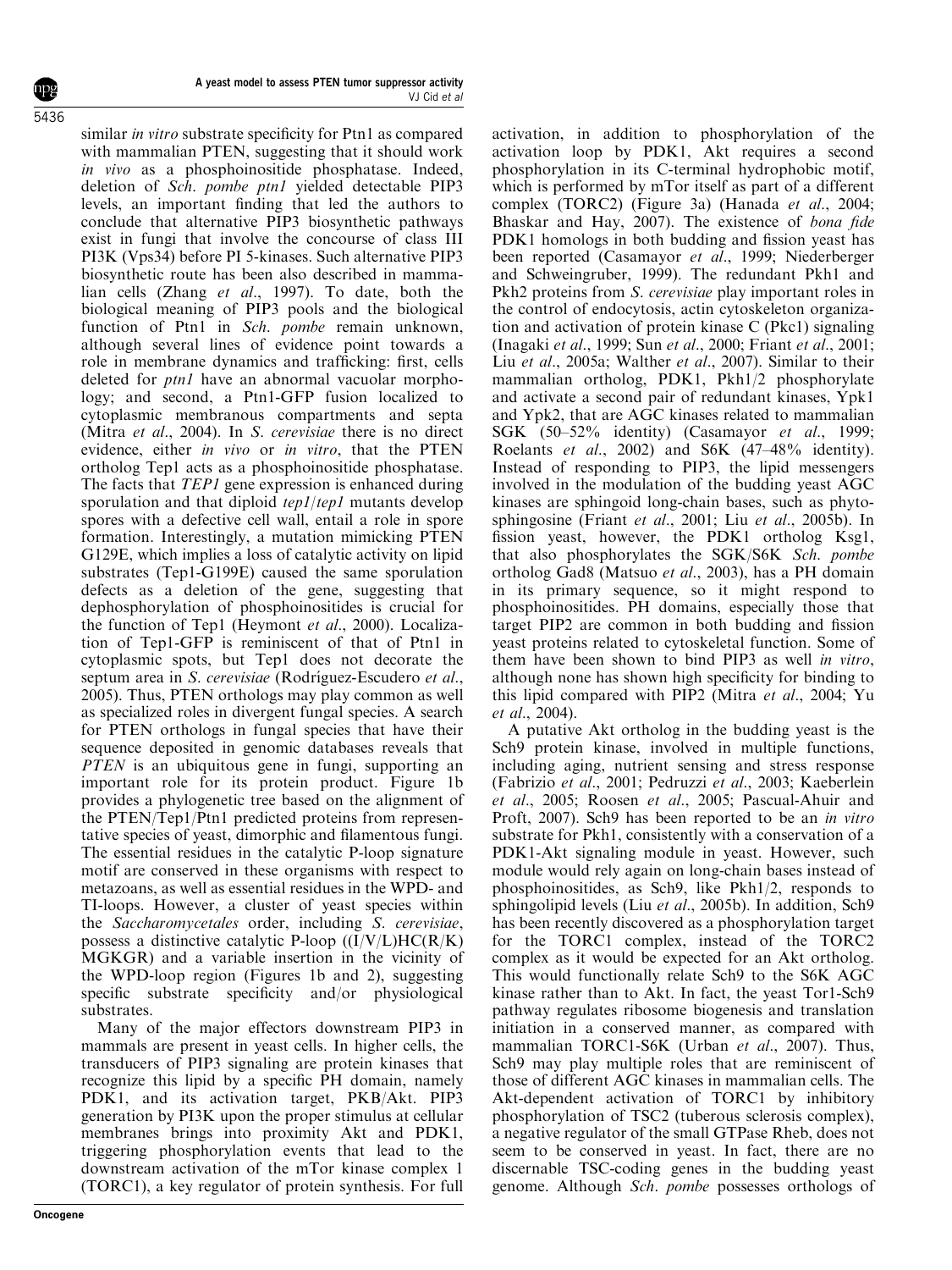this pathway, there is no evidence to date that TORC1 and TSC orthologs may act downstream of any of the fission yeast AGC kinases, including Sgk2, a putative functional ortholog to Sch9 (Roux et al[., 2006\)](#page-10-0). In summary, as illustrated in [Figure 3](#page-4-0), the yeast AGC kinase-related modules contribute to signaling networks that balance growth and survival signals in response to nutrients and environmental conditions. Despite of the lack of significant signaling through PIP3 in the yeast cell, many components of the PIP3-dependent higher eukaryotic pathways are conserved in lower eukaryotes. Nevertheless, unlike in higher cells, they do not seem to be linked in a linear PI3K-Akt-TORC1-like pathway and, remarkably, different lipidic second messengers are involved.

### S. cerevisiae as a biological sensor of PI3K oncogenicity and PTEN tumor suppressor function

In addition to the widespread use of the yeast model for the elucidation of conserved eukaryotic functions, including key molecular mechanisms related to oncogenesis, the expression in yeast of mammalian genes related to disease can be a rewarding complementary strategy for their study [\(Mager and Winderickx, 2005\)](#page-10-0). Expression of the catalytic subunit of mammalian class I PI3K (p110 $\alpha$ ) in S. cerevisiae was first used to identify PIP3-specific mammalian PH domains, where no toxicity of the heterologous kinase for the yeast system was reported ([Isakoff](#page-9-0) *et al.*, 1998). Overexpression of human  $p110\alpha$  from the strong galactose-inducible promoter GAL1 was reported to be toxic in a systematic study on the expression of human cDNAs in yeast [\(Tugendreich](#page-11-0) et al., 2001). Toxicity of  $p110\alpha$  in yeast is dramatic when the protein is targeted to membranes by means of a C-terminal fusion to a CAAX prenylation box and expressed from the GAL1 promoter (Rodri[guez-Escudero](#page-10-0) et al., 2005). The protein lacking the CAAX signal in the same expression system is not toxic in yeast, but growth is impaired when gain-of-function oncogenic mutants, such as p110a-H1047R, are expressed. This proves that the yeast cell is sensitive to changes in the catalytic activity of  $p110\alpha$ , which can reflect clinically relevant pathogenic mutations in the *PIK3CA* gene. Toxicity in yeast by hyperactive  $p110\alpha$  is concomitant to conversion of its essential PtdIns $(4,5)P_2$ plasma membrane pools to PtdIns $(3,4,5)P_3$  leading to actin and septin cytoskeleton disassembly. The  $p110\beta$ PI3K catalytic subunit, when expressed in yeast, generates less amount of PIP3 and is less toxic than  $p110\alpha$ , even when fused to a -CAAX box (Andrés-Pons et al[., 2007\)](#page-9-0). Both *PIK3CA* and *PIK3CB* genes are amplified in tumors, but only the PIK3CA gene has been found to be targeted by gain-of-function mutations [\(Karakas](#page-9-0) et al., 2006; Vogt et al[., 2007](#page-11-0)). It seems that  $p110\alpha$  is a more robust enzyme in yeast than  $p110\beta$ , which may resemble its functional intrinsic activity in mammals (Funaki et al[., 1999;](#page-9-0) Beeton et al[., 2000\)](#page-9-0). Coexpression of GFP-tagged mammalian Akt1 in yeast cells expressing PI3K catalytic subunits leads to efficient

5437

relocalization of GFP-Akt1 to the plasma membrane, as a consequence of the production of PIP3, and microscopic examination of this phenomenon provides a visual report of the production of PIP3 in individual cells. Remarkably, coexpression of wild-type PTEN in p110-expressing yeast cells efficiently neutralizes all PI3K-induced effects, including PIP3 accumulation and GFP-Akt1 relocalization, as well as cell toxicity. Quantification of the relocalization of GFP-Akt1 on populations expressing mutant versions of p110 and/or PTEN serves as a readout for the oncogenicity of p110 and the tumor suppressor activity of PTEN (Andrés-Pons et al[., 2007\)](#page-9-0). Activation of Akt1 by p110 in the yeast cell also triggers Akt kinase-dependent toxicity and alterations of the gene expression profile (our unpublished results). Thus, the use of transcriptional reporters could provide additional yeast-based genetic strategies to measure the pathogenicity of mutations in these proteins.

Thanks to the ease of genetic manipulation of the yeast model, the effects of p110 and PTEN can be exploited for several purposes [\(Figure 4](#page-7-0)). First, small molecules can be readily tested as candidate PI3K inhibitors or PTEN modulators, an approach that is easily scalable for high throughput screening. Drugs that are able to efficiently inhibit p110 in vivo but do not display inhibitory effects on other essential cellular functions should allow yeast cells expressing hyperactive  $p110\alpha$  to grow, selecting for nontoxic but specific PI3K inhibitors as potential antitumoral compounds. The impermeability of yeast cell wall and the existence of efficient detoxification transporters in yeast may constitute the main caveats for the development of this application ([Melese and Hieter, 2002\)](#page-10-0). The classic PI3K inhibitor wortmannin, for instance, is not able to rescue growth of  $p110\alpha$ -CAAX-expressing yeast cells, whereas LY294002 and other commercial inhibitors counteract the effects of  $p110\alpha$ -CAAX at sublethal concentrations (our unpublished results). Also, genetic screens based on positive selection of clones that allow yeast growth in the presence of hyperactive p110, could be devised: mutational analyses by in vitro mutagenesis on the sequence of *PIK3CA* or *PTEN* genes (see below), either randomly or directed to residues of structural or functional interest, might help mapping essential domains that could define novel targets for the design of inhibitors. Analogously, screen of mammalian cDNA expression libraries in this yeast system could reveal genes that, such as PTEN, act directly on the downregulation of p110 activity or genes that affect PTEN activity in vivo.

The effect of PTEN in rescuing the lack-of-growth phenotype caused by hyperactive p110 is highly specific, as other PIP3 phosphoinositide phosphatases, such as the PIP3 5-phosphatase SHIP1, did not counteract PIP3 production (our unpublished results), in agreement with the notion that yeast is specifically sensitive to PtdIns $(4,5)P_2$ -PtdIns $(3,4,5)P_3$  balance. Peculiarly, the S. cerevisiae PTEN ortholog Tep1 did not behave like human PTEN in the yeast reconstitution system [\(Table 1\)](#page-1-0) (Rodríguez-Escudero et al., 2005), in accor-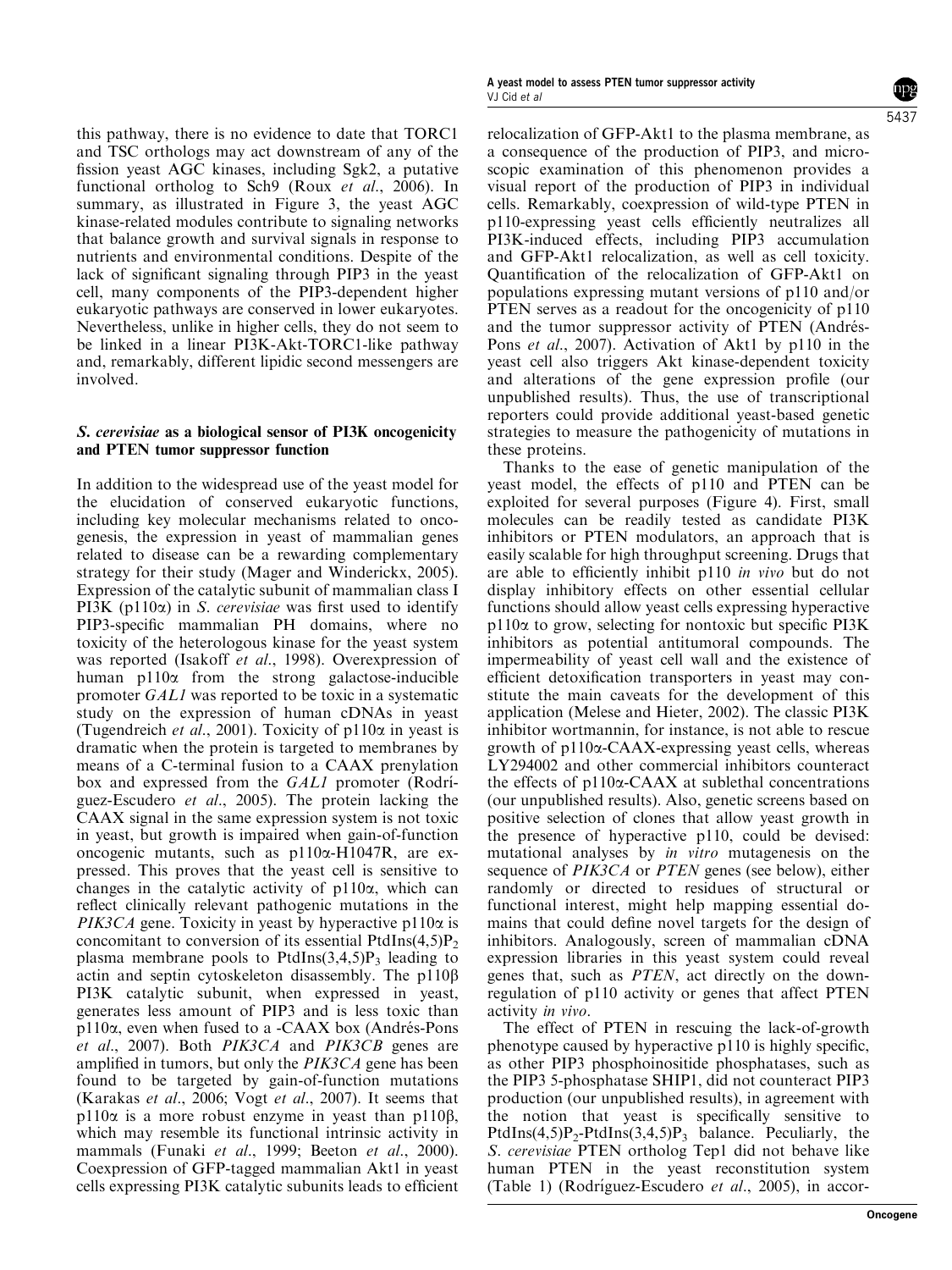<span id="page-7-0"></span>

Figure 4 Potential of the yeast model to support studies on the PI3K pathway. (a) Expression of hyperactive mammalian p110 from the regulatable promoter  $GAL1$  (galactose inducible) leads to loss of viability. This can be exploited to screen for PI3K inhibitors, such as small molecules of potential pharmacological interest, or genes whose products block, sequester or impinge a negative regulation on p110 when coexpressed from genomic expression libraries. Also, random in vitro mutagenesis can be performed on the PIK3C genes in search for loss-of-function or gain-of-function mutants. The suppressor and loss-of-function genetic screenings have the technical advantage that selection of clones would be positive. (b) Coexpression of PTEN fully rescues yeast cells from hyperactive p110-imposed toxicity, and the ability of PTEN to counteract PI3K function is related to its tumor suppressor activity. Mutations of clinical origin or artificial mutations generated either randomly or by directly targeting PTEN functional domains can be tested for activity in vivo. Also, screens for PTEN inhibitors can be implemented. In these cases, screening approaches are technically restrained by the need for a negative selection. (c) The binding to membranes of GFP-tagged PKB/Akt produced in p110-expressing cells serves as an in vivo marker of PIP3 production leading to phosphorylation and activation of the Akt kinase. These effects are fully reverted by the presence of wild-type PTEN, but not by PTEN loss-of-function mutants. Thus, monitoring relocation of Akt or using reporters of in vivo Akt activity in this heterologous system is a feasible platform to measure the oncogenicity or tumor suppressor activity of mutations in components of the pathway.

dance with its reported undetectable catalytic activity [\(Heymont](#page-9-0) et al., 2000; [Maehama](#page-10-0) et al., 2001). Furthermore, a saturated screen for suppressors of  $p110\alpha$ -CAAX-induced toxicity with a yeast cDNA expression library did not yield any clone (our unpublished observations), suggesting that S. cerevisiae does not have a PIP3 3-phosphatase activity as efficient as that of human PTEN. Ptn1, the Sch. pombe PTEN ortholog,

was also unable to rescue the growth in p110 $\alpha$ -CAAXexpressing S. cerevisiae, whereas PTEN from vertebrates (including mouse, frog and zebrafish PTEN) and from insects (fruit fly) were effective in suppressing the  $p110\alpha$ -CAAX-induced yeast toxicity [\(Table 1\)](#page-1-0). We have taken advantage of this model to perform an extensive mutational analysis on the human PTEN gene, and we have related the pathogenicity of particular PTEN point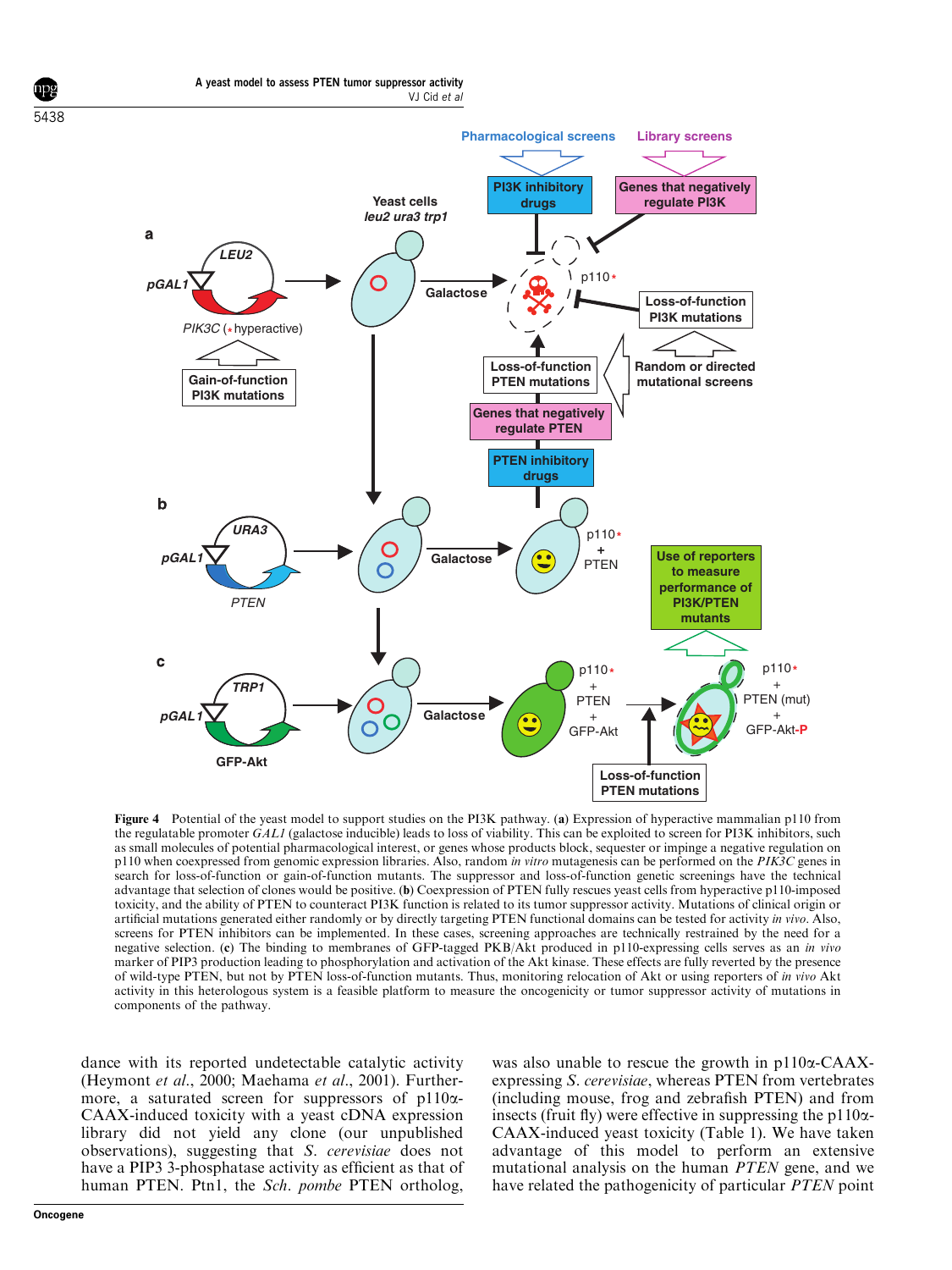#### A yeast model to assess PTEN tumor suppressor activity VJ Cid et al

5439

| Mutation effect                                                | Activity<br>in vitro | Activity<br>in yeast | Expression<br>in yeast | Potential therap $v^a$                                          |
|----------------------------------------------------------------|----------------------|----------------------|------------------------|-----------------------------------------------------------------|
| No effect (wt)                                                 | $^+$                 | $^{+}$               | $^+$                   |                                                                 |
| Defect in intrinsic catalysis <sup>b</sup> (C124S)             |                      |                      | $^{+}$                 | Inhibition of PI3K/Akt/mTOR<br>signaling                        |
| Defect in intrinsic catalysis<br>and protein stability (L345Q) |                      |                      |                        |                                                                 |
| Defect in protein stability                                    | $^+$                 |                      |                        | Inhibition of PTEN degradation<br>Increasing of PTEN expression |
| Defect in catalysis in cells (S10N)                            | $^+$                 |                      | $^{+}$                 | Increasing of PTEN catalytic<br>activity in cells               |

Table 2 Functional categories of PTEN amino-acid substitution mutations as defined by analysis of PTEN activity in vitro and in yeast

Examples of tumor-found mutations that belong to the distinct functional categories are indicated in brackets.

a Potential therapy to overcome the effect of the mutation.

b This category may display a dominant negative effect.

mutations described in tumors or hereditary PHTS oncogenic disorders to the activity of the mutant proteins in vivo (Andrés-Pons et al., 2007). The systematic functional analysis in yeast of PTEN missense mutations may help in the unequivocal definition of pathogenic mutations. Similar approaches have been exploited in yeast to monitor the pathogenicity of mutations in some other tumor suppressor genes, such as p53, hMLH1, BRCA1 and APC ([Ishioka](#page-9-0) et al., [1993; Humphrey](#page-9-0) et al., 1997; [Shimodaira](#page-10-0) et al., 1998; [Suzuki](#page-11-0) et al., 1998). The fact that the PI3K/PTEN veast reconstitution system allows the measurement of the reaction products of PI3K and PTEN in vivo makes such system highly sensitive and reliable. Furthermore, random mutagenesis of PTEN in a small-scale screen for loss-of-function mutants allowed the isolation of mutations that mostly coincided to oncogenic mutations described in patients. Working at a larger scale in both directed and random mutagenesis strategies on PTEN would probably contribute to a greater extent to our understanding of the structure–function relation of this tumor suppressor. Nevertheless, important aspects of PTEN regulation, such as those involving their regulatory C2-flexible loop and C-terminal tail, may not be sensed by the yeast system, as PTEN truncated forms lacking these regions behave in yeast similar to the wildtype protein. The appropriate folding and stabilization of PTEN is critical for its tumor suppressor function, as illustrated by the finding that PTEN mutations found in tumors target not only the catalytic activity of the enzyme, but also its stability. Importantly, the stability of PTEN mutants in yeast correlates with its stability in mammalian cells, reinforcing the versatility of the PI3K/ PTEN yeast reconstitution system to predict the pathogenicity of PTEN mutations found in patients. The study of the functional activity of PTEN mutations in vitro and in mammalian cell systems together with the analysis of PTEN PIP3 catalytic activity and stability in yeast (Georgescu et al[., 1999, 2000;](#page-9-0) Han et al[., 2000](#page-9-0); Kato et al[., 2000](#page-9-0); Andrés-Pons et al., 2007) allows the definition of several categories of PTEN pathogenic

mutations with distinctive altered functional properties (Table 2). These mutation-specific differences may be relevant for the design of therapies aimed to decrease the enhanced PI3K/Akt signaling that takes place in tumor cells. The combination of PI3K or mTOR inhibitors with proteasome inhibitors or other anticancer drugs (currently in preclinical or clinical use) [\(Grunwald](#page-9-0) et al., [2002;](#page-9-0) [Lopiccolo](#page-10-0) et al., 2008; [Marone](#page-10-0) et al., 2008; [Steelman](#page-10-0) *et al.*, 2008), or with compounds that could increase moderatelly and/or locally PTEN expression or activity, may cooperate, in some cases, to ameliorate the hyperactivation of the PI3K/PTEN/Akt pathway. In this regard, it is remarkable that several anticancer radiotherapy and chemotherapy treatments (including anti-erbB2, anti-EGFR and anti- $\gamma$ -secretase therapies) rely on PTEN expression and function for efficacy [\(Nagata](#page-10-0) et al., 2004; Berns et al[., 2007; Frattini](#page-9-0) et al., [2007;](#page-9-0) Jiang et al[., 2007](#page-9-0); [Palomero](#page-10-0) et al., 2007). The adaptation of versatile and reliable eukaryotic cellular models to the study of the oncogenesis-related PI3K and PTEN pathways should accelerate basic research and provide a platform for the development of diagnostic, prognostic and therapeutic strategies in cancer in the near future.

## Acknowledgements

We thank T Maehama (National Institute of Infectious Diseases, Tokyo, Japan) and E Hidalgo (Universitat Pompeu Fabra, Barcelona, Spain) for providing DNA samples. Work at the authors' labs is supported by Grants SAF2006-083139 from Ministerio de Educación y Ciencia, and Grants ISCIII-RETIC RD06/0020 (to R Pulido) and CP04/00318 (to A Gil) from Instituto de Salud Carlos III, Spain-FEDER; European Research Training Network Grant MRTN-CT-2006-035830 (to R Pulido and J den Hertog); and Grants BIO2004-02019 from Ministerio de Educación y Ciencia, and S-SAL-0246-2006 from Comunidad Autónoma de Madrid, Spain (to M Molina). A Andrés-Pons and C Romá-Mateo have been the recipients of predoctoral fellowships from Ministerio de Educación y Ciencia and Ayuntamiento de Valencia, Spain.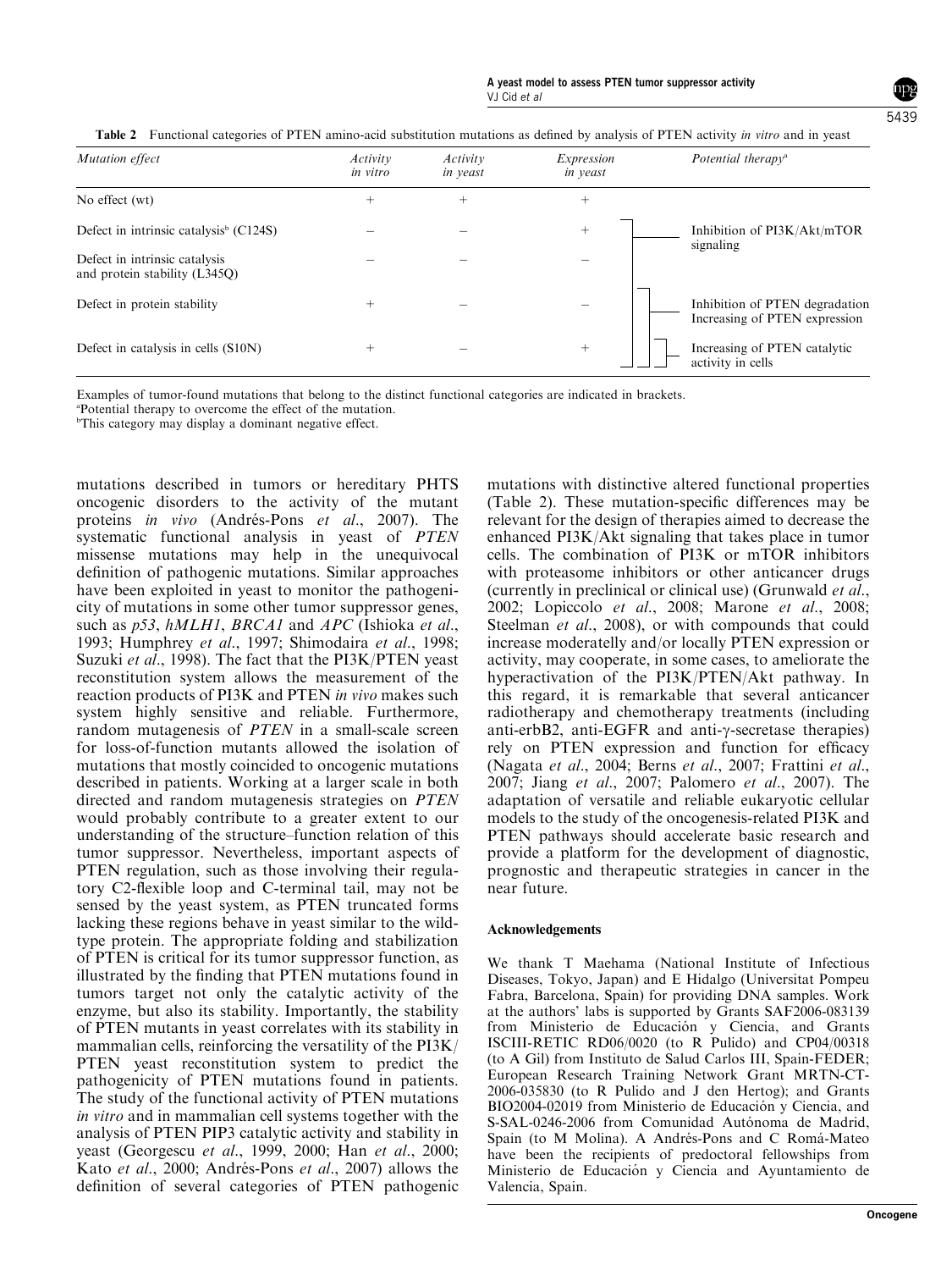## <span id="page-9-0"></span>5440

#### References

- Andrés-Pons A, Rodríguez-Escudero I, Gil A, Blanco A, Vega A, Molina M et al. (2007). In vivo functional analysis of the counterbalance of hyperactive phosphatidylinositol 3-kinase p110 catalytic oncoproteins by the tumor suppressor PTEN. Cancer Res 67: 9731–9739.
- Beeton CA, Chance EM, Foukas LC, Shepherd PR. (2000). Comparison of the kinetic properties of the lipid- and proteinkinase activities of the p110alpha and p110beta catalytic subunits of class-Ia phosphoinositide 3-kinases. Biochem J 350: 353–359.
- Berns K, Horlings HM, Hennessy BT, Madiredjo M, Hijmans EM, Beelen K et al. (2007). A functional genetic approach identifies the PI3K pathway as a major determinant of trastuzumab resistance in breast cancer. Cancer Cell 12: 395–402.
- Bhaskar PT, Hay N. (2007). The two TORCs and Akt. Dev Cell 12: 487–502.
- Casamayor A, Torrance PD, Kobayashi T, Thorner J, Alessi DR. (1999). Functional counterparts of mammalian protein kinases PDK1 and SGK in budding yeast. Curr Biol 9: 186–197.
- Chen L, Iijima M, Tang M, Landree MA, Huang YE, Xiong Y et al. (2007). PLA2 and PI3K/PTEN pathways act in parallel to mediate chemotaxis. Dev Cell 12: 603–614.
- Chow LM, Baker SJ. (2006). PTEN function in normal and neoplastic growth. Cancer Lett 241: 184–196.
- Croushore J, Blasiole B, Riddle RC, Thisse C, Thisse B, Canfield VA et al. (2005). ptena and ptenb genes play distinct roles in zebrafish embryogenesis. Dev Dyn 234: 911–921.
- Fabrizio P, Pozza F, Pletcher SD, Gendron CM, Longo VD. (2001). Regulation of longevity and stress resistance by Sch9 in yeast. Science 292: 288–290.
- Faucherre A, Taylor GS, Overvoorde J, Dixon JE, Hertog J. (2008). Zebrafish pten genes have overlapping and non-redundant functions in tumorigenesis and embryonic development. Oncogene 27: 1079–1086.
- Fox JA, Ung K, Tanlimco SG, Jirik FR. (2002). Disruption of a single Pten allele augments the chemotactic response of B lymphocytes to stromal cell-derived factor-1. J Immunol 169: 49–54.
- Frattini M, Saletti P, Romagnani E, Martin V, Molinari F, Ghisletta M et al. (2007). PTEN loss of expression predicts cetuximab efficacy in metastatic colorectal cancer patients. Br J Cancer 97: 1139–1145.
- Friant S, Lombardi R, Schmelzle T, Hall MN, Riezman H. (2001). Sphingoid base signaling via Pkh kinases is required for endocytosis in yeast. EMBO J 20: 6783–6792.
- Fukuyama M, Rougvie AE, Rothman JH. (2006). C. elegans DAF-18/ PTEN mediates nutrient-dependent arrest of cell cycle and growth in the germline. Curr Biol 16: 773–779.
- Funaki M, Katagiri H, Kanda A, Anai M, Nawano M, Ogihara T et al. (1999). p85/p110-type phosphatidylinositol kinase phosphorylates not only the D-3, but also the D-4 position of the inositol ring. J Biol Chem 274: 22019–22024.
- Funamoto S, Meili R, Lee S, Parry L, Firtel RA. (2002). Spatial and temporal regulation of 3-phosphoinositides by PI 3-kinase and PTEN mediates chemotaxis. Cell 109: 611–623.
- Gao P, Wange RL, Zhang N, Oppenheim JJ, Howard OM. (2005). Negative regulation of CXCR4-mediated chemotaxis by the lipid phosphatase activity of tumor suppressor PTEN. Blood 106: 2619–2626.
- Gao X, Neufeld TP, Pan D. (2000). Drosophila PTEN regulates cell growth and proliferation through PI3K-dependent and -independent pathways. Dev Biol 221: 404–418.
- Georgescu MM, Kirsch KH, Akagi T, Shishido T, Hanafusa H. (1999). The tumor-suppressor activity of PTEN is regulated by its carboxyl-terminal region. Proc Natl Acad Sci USA 96: 10182–10187.
- Georgescu MM, Kirsch KH, Kaloudis P, Yang H, Pavletich NP, Hanafusa H. (2000). Stabilization and productive positioning roles of the C2 domain of PTEN tumor suppressor. Cancer Res 60: 7033–7038.
- Gil EB, Malone Link E, Liu LX, Johnson CD, Lees JA. (1999). Regulation of the insulin-like developmental pathway of Caenor-

habditis elegans by a homolog of the PTEN tumor suppressor gene. Proc Natl Acad Sci USA 96: 2925–2930.

- Goberdhan DC, Paricio N, Goodman EC, Mlodzik M, Wilson C. (1999). Drosophila tumor suppressor PTEN controls cell size and number by antagonizing the Chico/PI3-kinase signaling pathway. Genes Dev 13: 3244–3258.
- Grunwald V, DeGraffenried L, Russel D, Friedrichs W, Ray RB, Hidalgo M. (2002). Inhibitors of mTOR reverse doxorubicin resistance conferred by PTEN status in prostate cancer cells. Cancer  $Res 62: 6141 - 6145$
- Gupta R, Ting JT, Sokolov LN, Johnson SA, Luan S. (2002). A tumor suppressor homolog, AtPTEN1, is essential for pollen development in Arabidopsis. Plant Cell 14: 2495–2507.
- Han SY, Kato H, Kato S, Suzuki T, Shibata H, Ishii S et al. (2000). Functional evaluation of PTEN missense mutations using in vitro phosphoinositide phosphatase assay. Cancer Res 60: 3147–3151.
- Hanada M, Feng J, Hemmings BA. (2004). Structure, regulation and function of PKB/AKT-a major therapeutic target. Biochim Biophys Acta  $1697 \cdot 3 - 16$ .
- Hariharan IK, Bilder D. (2006). Regulation of imaginal disc growth by tumor-suppressor genes in Drosophila. Annu Rev Genet 40: 335–361.
- Heymont J, Berenfeld L, Collins J, Kaganovich A, Maynes B, Moulin A et al. (2000). TEP1, the yeast homolog of the human tumor suppressor gene PTEN/MMAC1/TEP1, is linked to the phosphatidylinositol pathway and plays a role in the developmental process of sporulation. Proc Natl Acad Sci USA 97: 12672–12677.
- Hoeller O, Kay RR. (2007). Chemotaxis in the absence of PIP3 gradients. Curr Biol 17: 813–817.
- Huang H, Potter CJ, Tao W, Li DM, Brogiolo W, Hafen E et al. (1999). PTEN affects cell size, cell proliferation and apoptosis during Drosophila eye development. Development 126: 5365-5372.
- Humphrey JS, Salim A, Erdos MR, Collins FS, Brody LC, Klausner RD. (1997). Human BRCA1 inhibits growth in yeast: potential use in diagnostic testing. Proc Natl Acad Sci USA 94: 5820–5825.
- Iijima M, Devreotes P. (2002). Tumor suppressor PTEN mediates sensing of chemoattractant gradients. Cell 109: 599–610.
- Iijima M, Huang YE, Luo HR, Vazquez F, Devreotes PN. (2004). Novel mechanism of PTEN regulation by its phosphatidylinositol 4,5-bisphosphate binding motif is critical for chemotaxis. J Biol Chem 279: 16606–16613.
- Inagaki M, Schmelzle T, Yamaguchi K, Irie K, Hall MN, Matsumoto K. (1999). PDK1 homologs activate the Pkc1-mitogen-activated protein kinase pathway in yeast. Mol Cell Biol 19: 8344-8352.
- Isakoff SJ, Cardozo T, Andreev J, Li Z, Ferguson KM, Abagyan R  $et$  al. (1998). Identification and analysis of PH domain-containing targets of phosphatidylinositol 3-kinase using a novel in vivo assay in yeast. EMBO J 17: 5374–5387.
- Ishioka C, Frebourg T, Yan YX, Vidal M, Friend SH, Schmidt S et al. (1993). Screening patients for heterozygous p53 mutations using a functional assay in yeast. Nat Genet 5: 124-129.
- Jiang Z, Pore N, Cerniglia GJ, Mick R, Georgescu MM, Bernhard EJ et al. (2007). Phosphatase and tensin homologue deficiency in glioblastoma confers resistance to radiation and temozolomide that is reversed by the protease inhibitor nelfinavir. Cancer Res 67: 4467– 4473.
- Kaeberlein M, Powers III RW, Steffen KK, Westman EA, Hu D, Dang N et al. (2005). Regulation of yeast replicative life span by TOR and Sch9 in response to nutrients. Science 310: 1193–1196.
- Karakas B, Bachman KE, Park BH. (2006). Mutation of the PIK3CA oncogene in human cancers. Br J Cancer 94: 455–459.
- Kato H, Kato S, Kumabe T, Sonoda Y, Yoshimoto T, Han S et al. (2000). Functional evaluation of p53 and PTEN gene mutations in gliomas. Clin Cancer Res 6: 3937–3943.
- Kishimoto H, Hamada K, Saunders M, Backman S, Sasaki T, Nakano T et al. (2003). Physiological functions of Pten in mouse tissues. Cell Struct Funct 28: 11–21.
- Kunz J, Henriquez R, Schneider U, Deuter-Reinhard M, Movva NR, Hall MN. (1993). Target of rapamycin in yeast, TOR2, is an

**Oncogene**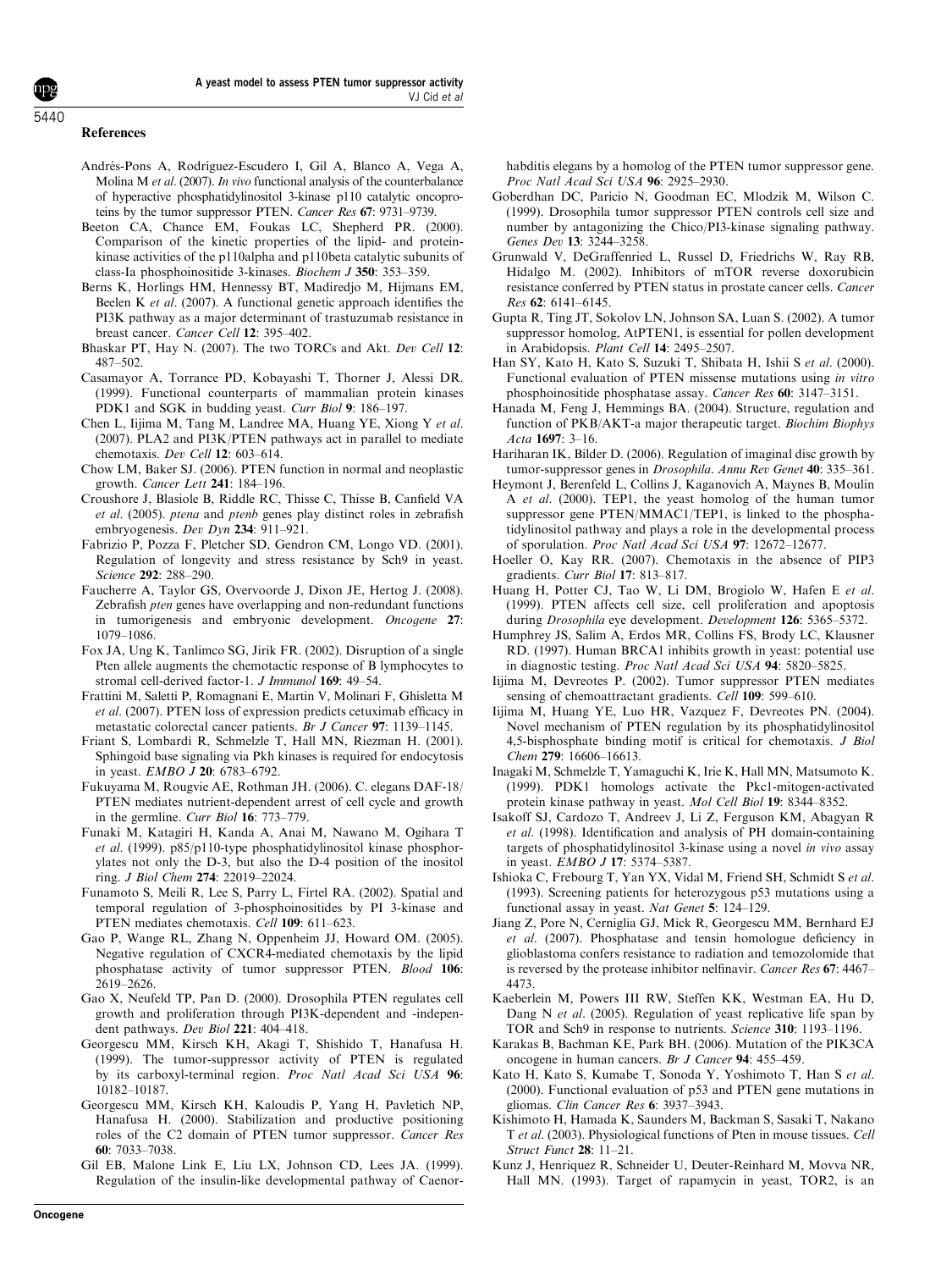<span id="page-10-0"></span>essential phosphatidylinositol kinase homolog required for G1 progression. Cell 73: 585–596.

- Lacalle RA, Gómez-Moutón C, Barber DF, Jiménez-Baranda S, Mira E, Martínez AC et al. (2004). PTEN regulates motility but not directionality during leukocyte chemotaxis. J Cell Sci 117: 6207–6215.
- Lee JO, Yang H, Georgescu MM, Di Cristofano A, Maehama T, Shi Y *et al.* (1999). Crystal structure of the PTEN tumor suppressor: implications for its phosphoinositide phosphatase activity and membrane association. Cell 99: 323–334.
- Li L, Ernsting BR, Wishart MJ, Lohse DL, Dixon JE. (1997). A family of putative tumor suppressors is structurally and functionally conserved in humans and yeast. J Biol Chem 272: 29403–29406.
- Liu K, Zhang X, Lester RL, Dickson RC. (2005a). The sphingoid long chain base phytosphingosine activates AGC-type protein kinases in Saccharomyces cerevisiae including Ypk1, Ypk2, and Sch9. J Biol Chem 280: 22679–22687.
- Liu K, Zhang X, Sumanasekera C, Lester RL, Dickson RC. (2005b). Signalling functions for sphingolipid long-chain bases in Saccharomyces cerevisiae. Biochem Soc Trans 33: 1170–1173.
- Lopiccolo J, Blumenthal GM, Bernstein WB, Dennis PA. (2008). Targeting the PI3K/Akt/mTOR pathway: effective combinations and clinical considerations. Drug Resist Updat 11: 32–50.
- Lorenz MC, Heitman J. (1995). TOR mutations confer rapamycin resistance by preventing interaction with FKBP12-rapamycin. J Biol Chem 270: 27531–27537.
- Maehama T, Kosaka N, Okahara F, Takeuchi K, Umeda M, Dixon JE et al. (2004). Suppression of a phosphatidylinositol 3-kinase signal by a specific spliced variant of *Drosophila* PTEN. FEBS Lett 565: 43–47.
- Maehama T, Taylor GS, Dixon JE. (2001). PTEN and myotubularin: novel phosphoinositide phosphatases. Annu Rev Biochem 70: 247–279.
- Mager WH, Winderickx J. (2005). Yeast as a model for medical and medicinal research. Trends Pharmacol Sci 26: 265–273.
- Marone R, Cmiljanovic V, Giese B, Wymann MP. (2008). Targeting phosphoinositide 3-kinase: moving towards therapy. Biochim Biophys Acta 1784: 159–185.
- Masse I, Molin L, Billaud M, Solari F. (2005). Lifespan and dauer regulation by tissue-specific activities of Caenorhabditis elegans DAF-18. Dev Biol 286: 91–101.
- Matsuo T, Kubo Y, Watanabe Y, Yamamoto M. (2003). Schizosaccharomyces pombe AGC family kinase Gad8p forms a conserved signaling module with TOR and PDK1-like kinases. EMBO J 22: 3073–3083.
- Melese T, Hieter P. (2002). From genetics and genomics to drug discovery: yeast rises to the challenge. Trends Pharmacol Sci 23: 544–547.
- Mihaylova VT, Borland CZ, Manjarrez L, Stern MJ, Sun H. (1999). The PTEN tumor suppressor homolog in Caenorhabditis elegans regulates longevity and dauer formation in an insulin receptor-like signaling pathway. Proc Natl Acad Sci USA 96: 7427–7432.
- Mitra P, Zhang Y, Rameh LE, Ivshina MP, McCollum D, Nunnari JJ et al. (2004). A novel phosphatidylinositol(3,4,5)P3 pathway in fission yeast. J Cell Biol 166: 205–211.
- Nagata Y, Lan KH, Zhou X, Tan M, Esteva FJ, Sahin AA et al. (2004). PTEN activation contributes to tumor inhibition by trastuzumab, and loss of PTEN predicts trastuzumab resistance in patients. Cancer Cell 6: 117–127.
- Niederberger C, Schweingruber ME. (1999). A Schizosaccharomyces pombe gene, ksg1, that shows structural homology to the human phosphoinositide-dependent protein kinase PDK1, is essential for growth, mating and sporulation. Mol Gen Genet 261: 177-183.
- Nishio M, Watanabe K, Sasaki J, Taya C, Takasuga S, Iizuka R et al. (2007). Control of cell polarity and motility by the PtdIns(3,4,5)P3 phosphatase SHIP1. Nat Cell Biol 9: 36–44.
- Ogg S, Ruvkun G. (1998). The C. elegans PTEN homolog, DAF-18, acts in the insulin receptor-like metabolic signaling pathway. Mol Cell 2: 887–893.
- Palomero T, Sulis ML, Cortina M, Real PJ, Barnes K, Ciofani M et al. (2007). Mutational loss of PTEN induces resistance to NOTCH1 inhibition in T-cell leukemia. Nat Med 13: 1203–1210.
- Pascual-Ahuir A, Proft M. (2007). Control of stress-regulated gene expression and longevity by the Sch9 protein kinase. Cell Cycle 6: 2445–2447.
- Pedruzzi I, Dubouloz F, Cameroni E, Wanke V, Roosen J, Winderickx J et al. (2003). TOR and PKA signaling pathways converge on the protein kinase Rim15 to control entry into G0. Mol Cell 12: 1607–1613.
- Pinal N, Goberdhan DC, Collinson L, Fujita Y, Cox IM, Wilson C et al. (2006). Regulated and polarized PtdIns(3,4,5)P3 accumulation is essential for apical membrane morphogenesis in photoreceptor epithelial cells. Curr Biol 16: 140–149.
- Pulido R, van Huijsduijnen RH. (2008). Protein tyrosine phosphatases: dual-specificity phosphatases in health and disease. FEBS J 275: 848–866.
- Rodríguez-Escudero I, Roelants FM, Thorner J, Nombela C, Molina M, Cid VJ. (2005). Reconstitution of the mammalian PI3K/PTEN/Akt pathway in yeast. Biochem J 390: 613–623.
- Roelants FM, Torrance PD, Bezman N, Thorner J. (2002). Pkh1 and pkh2 differentially phosphorylate and activate ypk1 and ykr2 and define protein kinase modules required for maintenance of cell wall integrity. Mol Biol Cell 13: 3005–3028.
- Roosen J, Engelen K, Marchal K, Mathys J, Griffioen G, Cameroni E et al. (2005). PKA and Sch9 control a molecular switch important for the proper adaptation to nutrient availability. Mol Microbiol 55: 862–880.
- Rouault JP, Kuwabara PE, Sinilnikova OM, Duret L, Thierry-Mieg D, Billaud M. (1999). Regulation of dauer larva development in Caenorhabditis elegans by daf-18, a homologue of the tumour suppressor PTEN. Curr Biol 9: 329-332.
- Roux AE, Quissac A, Chartrand P, Ferbeyre G, Rokeach LA. (2006). Regulation of chronological aging in Schizosaccharomyces pombe by the protein kinases Pka1 and Sck2. Aging Cell 5: 345–357.
- Scanga SE, Ruel L, Binari RC, Snow B, Stambolic V, Bouchard D et al. (2000). The conserved  $PI3'K/PTEN/Akt$  signaling pathway regulates both cell size and survival in Drosophila. Oncogene 19: 3971–3977.
- Sharrard RM, Maitland NJ. (2000). Alternative splicing of the human PTEN/MMAC1/TEP1 gene. Biochim Biophys Acta 1494: 282–285.
- Shimodaira H, Filosi N, Shibata H, Suzuki T, Radice P, Kanamaru R et al. (1998). Functional analysis of human MLH1 mutations in Saccharomyces cerevisiae. Nat Genet 19: 384–389.
- Smith A, Alrubaie S, Coehlo C, Leevers SJ, Ashworth A. (1999). Alternative splicing of the Drosophila PTEN gene. Biochim Biophys Acta 1447: 313–317.
- Solari F, Bourbon-Piffaut A, Masse I, Payrastre B, Chan AM, Billaud M. (2005). The human tumour suppressor PTEN regulates longevity and dauer formation in Caenorhabditis elegans. Oncogene 24: 20–27.
- Song Z, Saghafi N, Gokhale V, Brabant M, Meuillet EJ. (2007). Regulation of the activity of the tumor suppressor PTEN by thioredoxin in Drosophila melanogaster. Exp Cell Res 313: 1161–1171.
- Steelman LS, Navolanic PM, Sokolosky ML, Taylor JR, Lehmann BD, Chappell WH et al. (2008). Suppression of PTEN function increases breast cancer chemotherapeutic drug resistance while conferring sensitivity to mTOR inhibitors. Oncogene 27: 4086-4095.
- Stocker H, Andjelkovic M, Oldham S, Laffargue M, Wymann MP, Hemmings BA et al. (2002). Living with lethal PIP3 levels: viability of flies lacking PTEN restored by a PH domain mutation in Akt/ PKB. Science 295: 2088–2091.
- Strahl T, Thorner J. (2007). Synthesis and function of membrane phosphoinositides in budding yeast, Saccharomyces cerevisiae. Biochim Biophys Acta 1771: 353–404.
- Subramanian KK, Jia Y, Zhu D, Simms BT, Jo H, Hattori H et al. (2007). Tumor suppressor PTEN is a physiologic suppressor of chemoattractant-mediated neutrophil functions. Blood 109: 4028–4037.
- Sun Y, Taniguchi R, Tanoue D, Yamaji T, Takematsu H, Mori K et al. (2000). Sli2 (Ypk1), a homologue of mammalian protein

5441